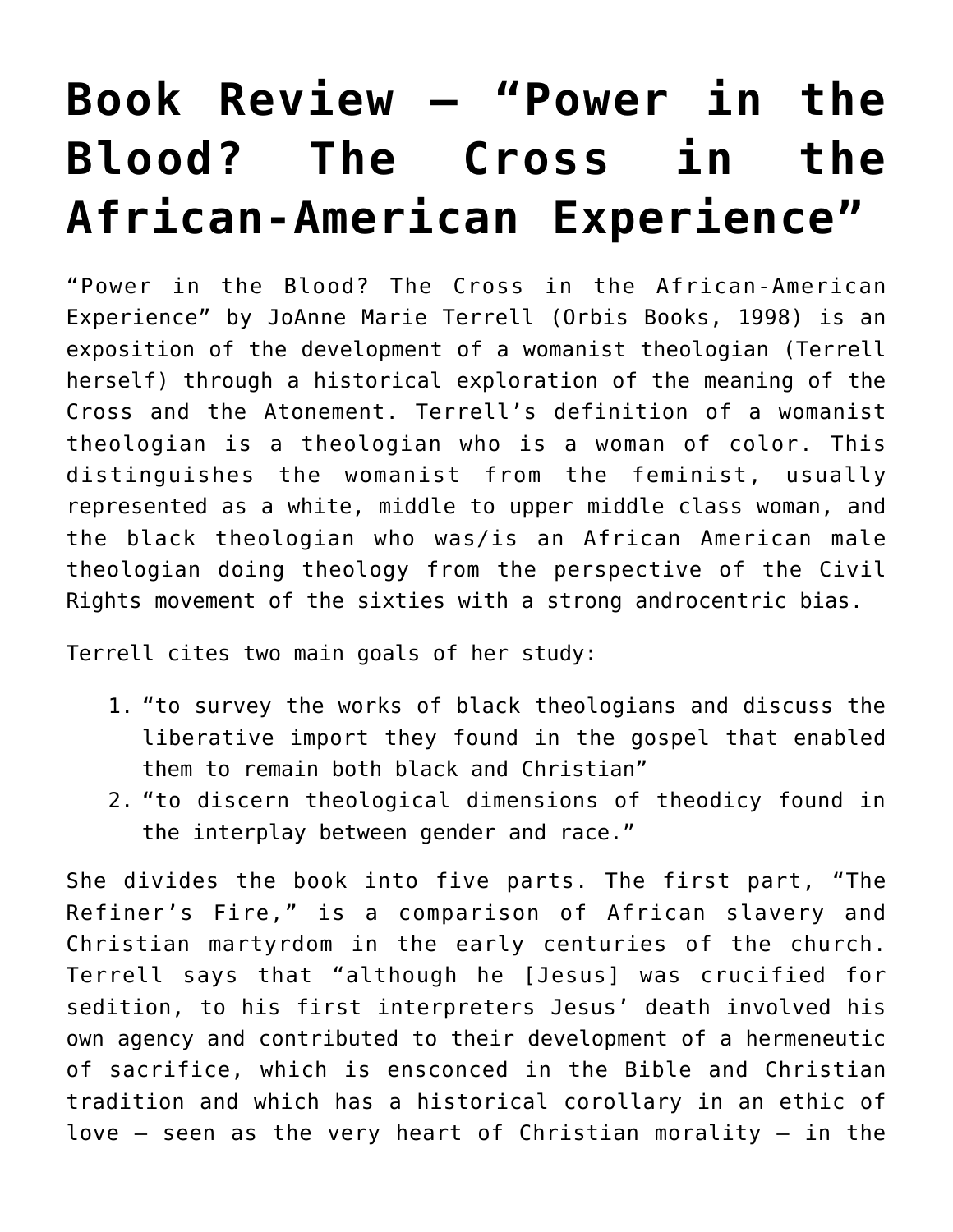African American community." Terrell states that martyrdom as it was translated into a hermeneutic of sacrifice in the tradition of the church was used to justify African slavery and used by the Africans to sacralize their suffering and "situate themselves within the cosmic drama as victims-becoming-victors."

The second part, "There is a Fountain", reflects on the sources for theology about the cross in the Black Church and in womanist theology. Terrell explores how the African slaves absorbed Christianity, forced on them by slaveholders and heard in the evangelical fervor of the first and second Great Awakenings, that freed them spiritually and yet also kept them in line in the ante-bellum South. Terrell cites that as the Black Church grew and developed, the paternalism of the slaveholding church was absorbed into the Black Church so that Black women continued to be the oppressed within the oppressed.

The third part, "The Scandal of the Cross," highlights three black theologians (Martin Luther King, Albert B. Cleage Jr. and James H. Cone) who pushed for reconciliation, nationhood and liberation in Black christology. King, through his non-violent protests, helped the African American community move forward through orthodox Christian means. "The pacifism that agape bespoke was the way to confront earthly powers and to mediate the real presence of Christ sacramentally." Cleage, in a less orthodox Christian way, pursued the issue of Nationhood among Blacks. "Cleage and other nationalists came to question also the spiritual freedom or salvation putatively found in the rhetoric and tenets of evangelical faith that undergirded King and the masses who followed him." Cone carried the theology another step beyond non-violent protests and Marxian economic power. He emphasized the somebodiness of the African American, the ontological liberation that the Christian message offers.

Part four, "Rethinking Sacrifice," focuses on three womanist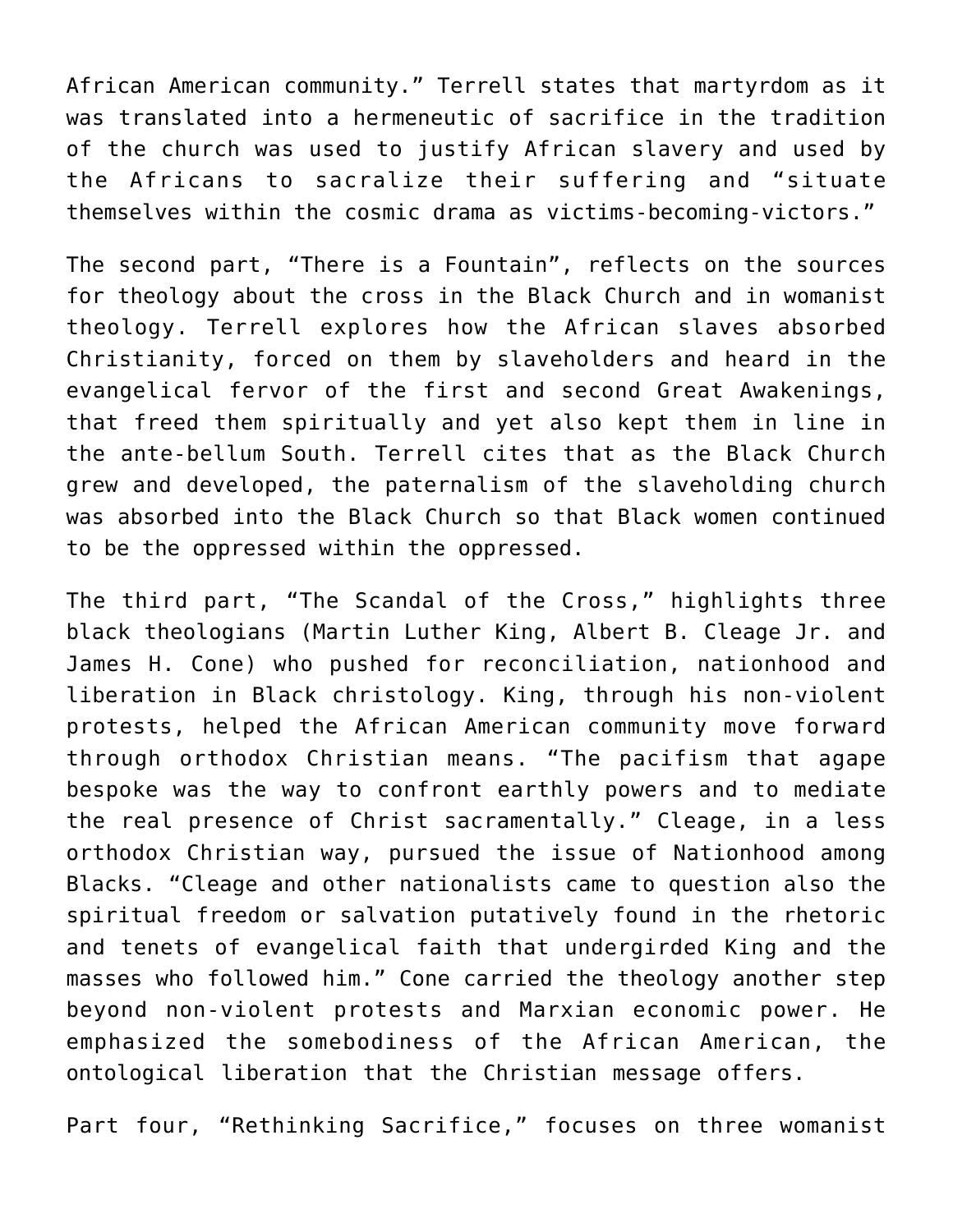theologians (Jacquelyn Grant, Kelly Brown Douglas and Delores Williams) who have begun to define womanist christology. Grant's position sets Jesus as "divine co-sufferer" who "was born, lived, struggled and died among the poor [and] was an affirmation that his ultimate victory is theirs to appropriate." Terrell portrays Brown Douglas as a liberationist who dismisses the hermeneutic of sacrifice as it was used to bind the Africans to their slave masters through its individualistic conversion emphasis. Terrell says, "in my and Douglas's liberationist perspective, the cross is not taken up apart from what the rest of the story affirms; namely, that Jesus was God incarnate, who lived, struggled and died in suffering solidarity with society's victims." The last womanist Terrell cites is Delores Williams who "matches the theme of black women's surrogacy to traditional views of the Atonement, which cite Jesus' death as a vicarious sacrifice for the sake of sinful humankind." Williams enumerates the surrogate position black women were forced into during slavery:

- 1. generators of a steady supply of slaves,
- 2. gratification of slave master's sexual desires
- 3. wet nurses for white babies.

She "cites the synoptic gospels as scriptural warrant for fleshing out the content of a ministerial vision, proffered in the life of Jesus, which allows black women to see that their redemption does not depend upon any form of surrogacy but upon their participation in Jesus' vision."

The last part, "Our Mother's Gardens," looks back on other sources for reflection from black women's experience with an eye to the future of African-American women as Christians. Terrell talks about her own mother's short and tragic life as redemptive as long as she is remembered and the lessons of her life are utilized for the development of the lives of other black women.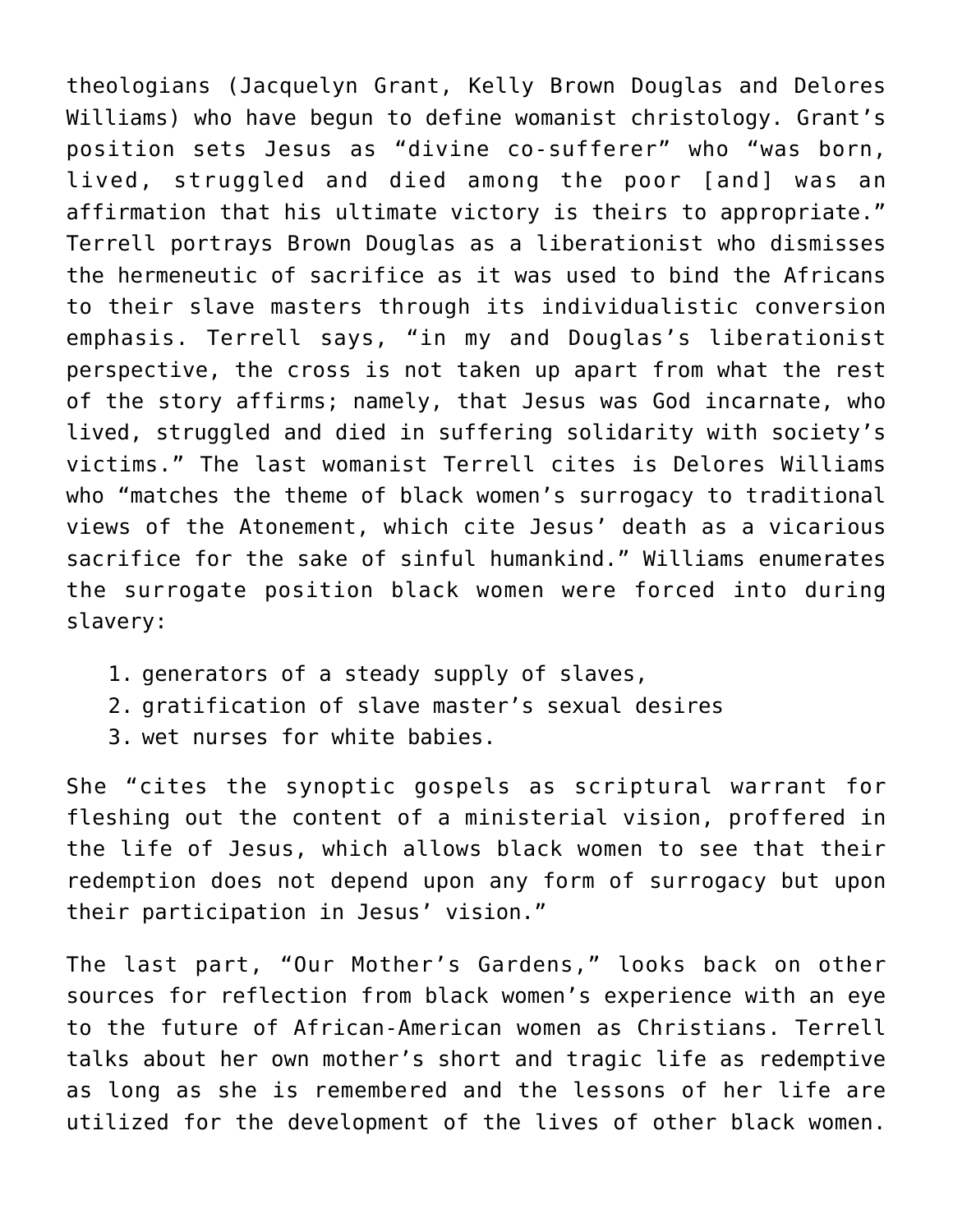Terrell also quotes Alice Walker from "The Color Purple" and emphasizes that black women must be willing to look at their lives and the lives of their mothers and grandmothers to learn deep lessons and heal deep wounds. She says, "Building on Abelard's insight that Christ's example teaches and saves us, I believe that anyone's death has salvific significance if we learn continuously from the life that preceded it."

To begin wrestling with Terrell's perspectives and their possible impact on the church, one paragraph from Albert Cleage that she quotes is, I believe, significant: "No actual power was needed to perpetuate the Black man's enslavement. Everything that could be done to liberate the Black man had already been accomplished at Calvary two thousand years ago. The Black man needed to do nothing himself except accept his lot and be washed in the blood of the Lamb and be made white like snow (in preparation for the life to come). So, then, if you are Black you can be poverty-stricken, you can be brutalized, and you can still be saved. Your children can be discriminated against and denied a decent education, and you can still be saved. You can live in a neighborhood from which all decencies of life have been taken and you're still saved. It was this kind of primitive Christianity which Black slaves received from their White slave masters."

The theology in this paragraph points to one of the main issues Terrell struggles with — the old debate between Anselm and Abelard. If reliance on Jesus as atoning sacrifice somehow leads to or at least allows such egregious injustice as the slave industry in the South to occur, turning to Jesus as exemplar may look like a much more humane/godly theology. If liberation on Calvary, being washed in the blood of the Lamb, saved, regardless of the circumstances, because of what Christ did for us does not eliminate racism, can even be used to justify it, why should we hold onto it?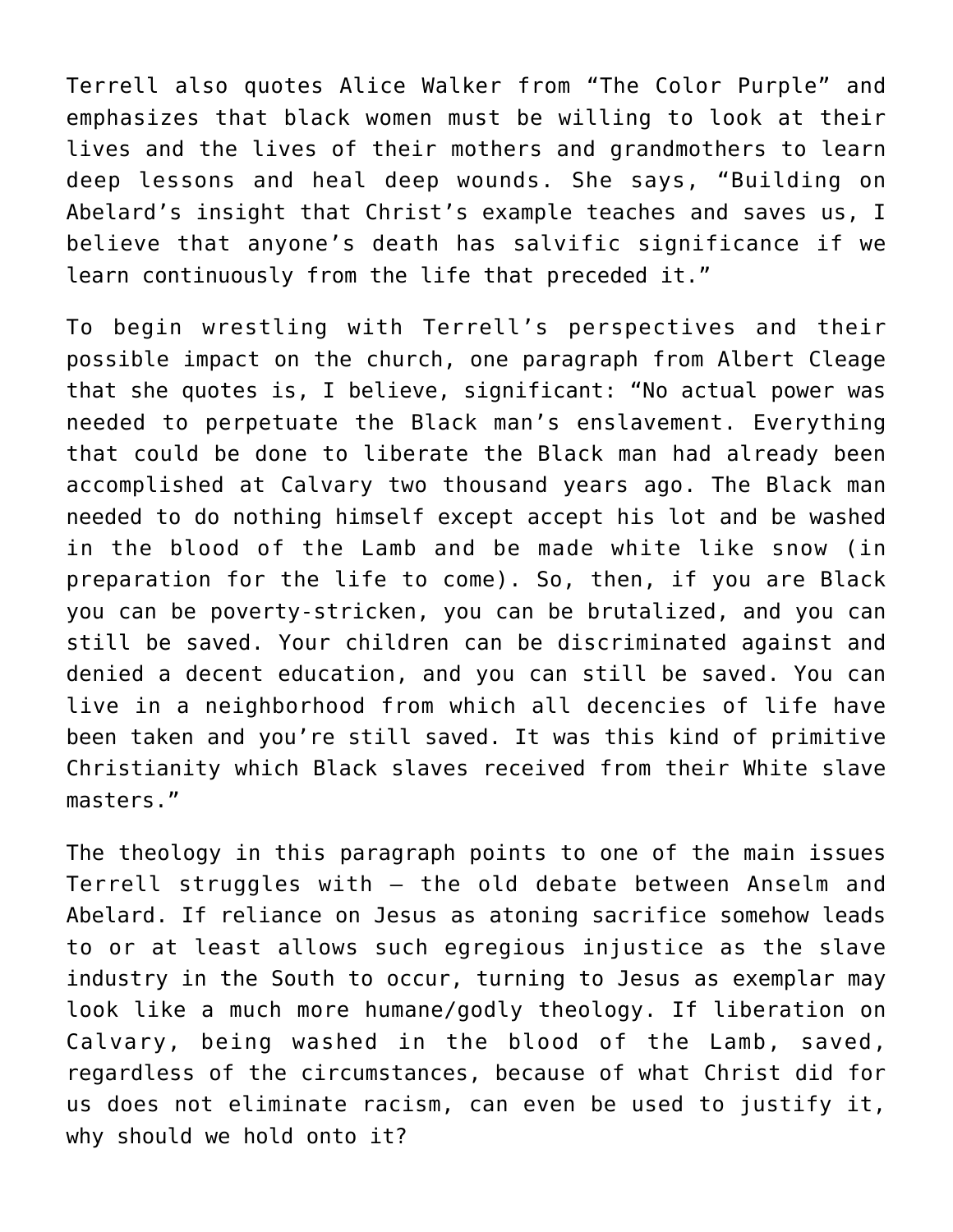Nonetheless, I wonder if Jesus as exemplar will offer a truly better alternative. Another quote from Delores Williams that Terrell uses is from the "Reimagining Jesus" workshop at the controversial Reimagining Conference in 1993. In response to the question "What is to be our theory of the Atonement?" Williams replied: "I don't think we need folks hanging on crosses and blood dripping and weird stuff. I think we really need to see the sustaining, the sustenance images, the faith that we are to have. The fish and loaves, the candles we are to light, that our light will so shine before people so that we can remember that this message that Jesus brought, I think, is about life, and it's about the only two commandments that Jesus gave; about love."

Terrell follows this with her own version of this Abelardian perspective: "the cross, in its original sense, embodied a scandal, that something, anything, good could come out of such an event. Seen in this light, Jesus' sacrificial act was not the objective. Rather, it was the tragic, if foreseeable, result of his confrontation with evil. This bespeaks a view of Jesus and the martyrs as empowered, sacramental, witnesses, not as victims who passively acquiesced to evil." Jesus confronts evil, but as Terrell develops her argument, the possibility that Jesus is also confronting God's outrage at human sinfulness is nowhere to be found.

Though Terrell does an admirable job fulfilling her first goal, surveying the work of black theologians, I don't believe she reaches her second goal, discerning theological dimensions of theodicy in the interplay between race and gender. Her implicit assumption that God could never be a problem to us, throws the whole discussion into the realm of the human to human problem without even acknowledging the possibility of a God to human problem. And if there is no God to human problem, then there is really no need for Jesus at all, whether as atoning sacrifice or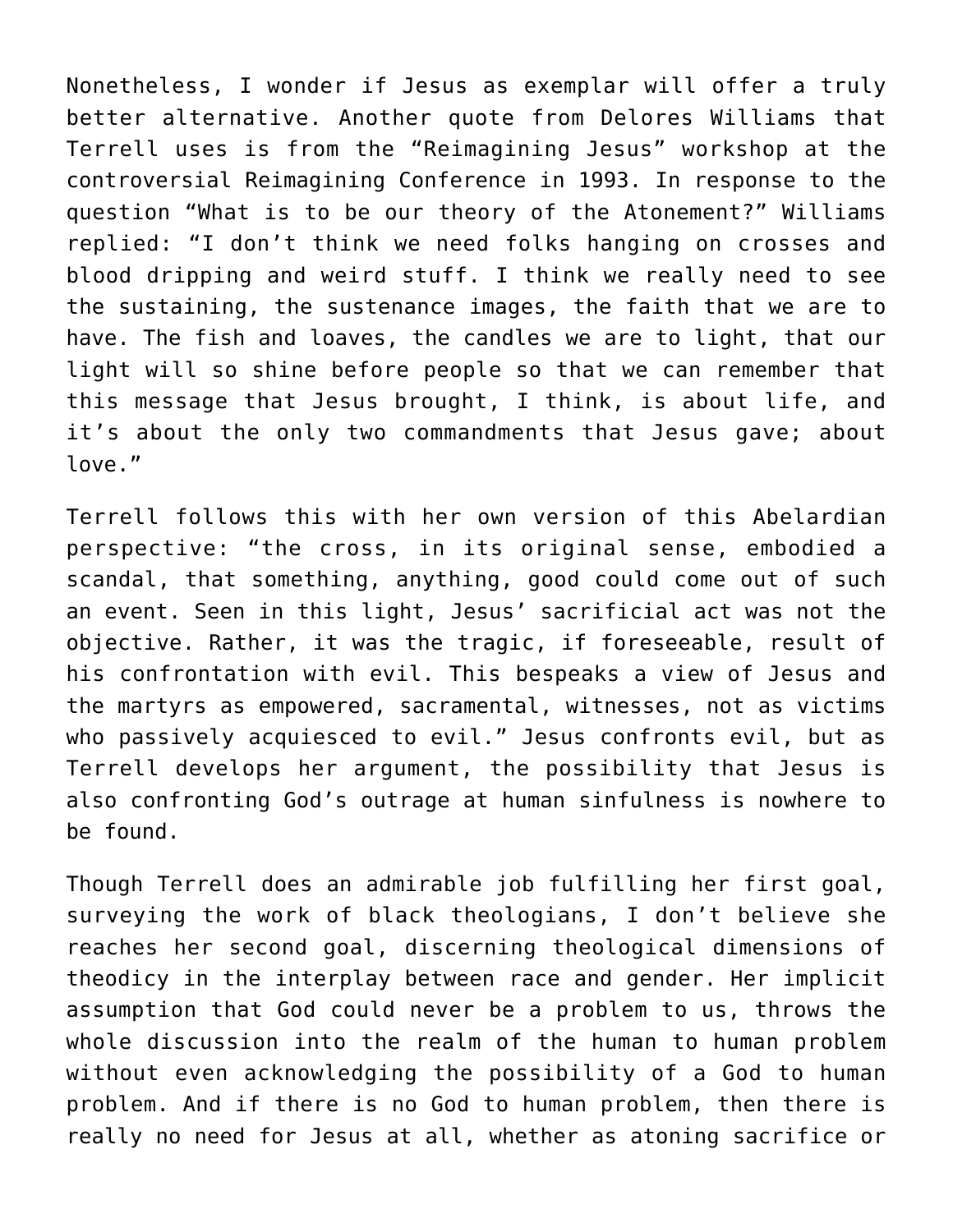exemplar. Human examples of people who work for justice and peace abound – certainly there are ones closer to home that take less cultural translation to utilize than Jesus.

As a discipline such as womanist theology is developing, people need room to explore previously unexplored territory; they need room to find their voices. This book by Terrell offers important insights into age-old problems that Christianity has had to address throughout its history. How do we respond when God's greatest gift to humanity, justification by grace through faith in Jesus Christ, is twisted to hold certain people and nations in bondage for the political, economic, and cultural advantage of another group? I know that my pastoral and theological work will continue to be informed by her efforts in this book.

However, I believe that throwing out the promise of the Gospel (through Christ God changes us, makes us new creatures) is not the answer to her questions. We need the strength and courage of having been made new in Christ to do the work of untangling the Gospel from the atrocities with which it has been intertwined so that the Gospel of Jesus Christ is indeed, Good News.

I was at the Reimagining Conference in 1993, heard Delores Williams in the "Reimagining Jesus" workshop and sat with the assembly for the opening service. We were asked to say out loud any name for God that we wanted to use. We were sitting at round tables of ten and as women began to speak, some near me, some at the central microphone, I realized that nobody I could hear, except me, was saying Jesus. Somehow, the liberty of using taboo terms precluded using the one term that, in my opinion, had brought all of us together in the first place.

Christians will continue to explore who Jesus is and what he means for us. Though I don't agree with Terrell's conclusions, I appreciate having been asked along on part of her journey.